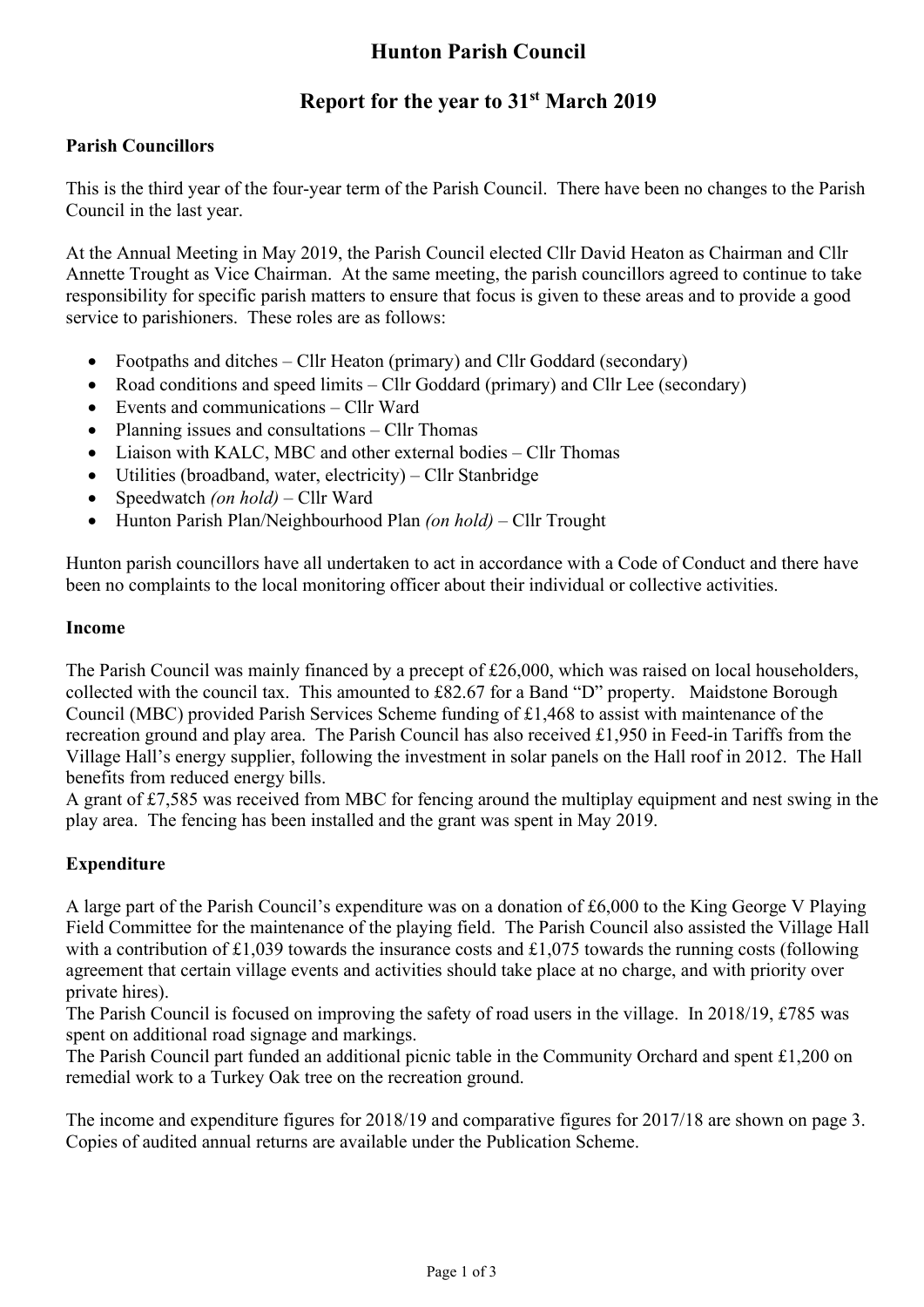### **Activities**

The Parish Council continues to maintain the permissive footpath between Bensted Close and the Village Hall through a maintenance contract, to ensure the hedge running alongside the footpath and the path verges are kept tidy, and by filling in any holes when they develop.

Parish councillors have liaised with MBC, Kent County Council (KCC) and local landowners to ensure ditches and culverts are cleared, to try and prevent flooding. In the last year, KCC has given devolved powers to the Parish Council to close roads in the event of flooding and has provided signage for this purpose.

Highways issues remain high on the agenda for the Parish Council. The Traffic & Road Safety Working Party has taken an active role in identifying areas of concern on the roads and is committed to making improvements to ensure the safety of all road users throughout the village. The Parish Council is providing funds to allow the Working Party to take positive action, including additional road signage in the last year. The Parish Council was heavily involved in liaison with South East Water, KCC Highways and local farmers to minimise traffic issues on Hunton's roads as a result of the Hunton Hill road closure last year (for the water main replacement). Parish councillors have been researching the various types of traffic calming, with a view to possibly installing some traffic calming on West Street, near the school.

An additional CCTV camera has been installed in the Village Hall car park to further improve security.

A tree inspection has been undertaken recently on all council-owned trees on the recreation ground and near the Village Hall. Recommended remedial work will be carried out in the coming months.

#### **Planning**

The Parish Council responded to 32 planning applications during the year. Councillors have spoken to applicants and the MBC Planning Department regarding certain applications, as well as putting recommendations forward on all applications received (and some additional applications not received which could potentially affect Hunton in some way). In considering its views on planning applications, the parish councillors continue to put forward recommendations that they feel best represent the interests of local parishioners. The Parish Council meets when required to consider new planning applications and details of these meetings can be found on the notice boards and website.

#### **Meetings**

The Parish Council meets bi-monthly at the Village Hall, usually on the third Monday of January, March, May, July, September and November and parishioners are welcome to attend. Parishioners are given an opportunity to raise matters at the start of every meeting.

Extracts of minutes of meetings are reported in the Hunton Herald and can be viewed in full on the website at www.hunton.org.uk. The Parish Council also has a Publication Scheme required under the Freedom of Information Act 2000, whereby copies of particular documents are available upon request.

#### **Contacts**

Councillors or the Clerk can be contacted directly when more urgent issues arise. Contact details appear in the Hunton Herald and on the website at www.hunton.org.uk.

| Councillors: | Cllr David Heaton (Chairman) | 01622 820678 |
|--------------|------------------------------|--------------|
|              | <b>Cllr Annette Trought</b>  | 01622 820448 |
|              | Cllr Gary Thomas             | 01622 820691 |
|              | Cllr Tony Stanbridge         | 01622 820721 |
|              | Cllr Jonny Goddard           | 01622 820096 |
|              | Cllr Helen Ward              | 01622 820810 |
|              | Cllr Roger Lee               | 01622 820210 |
| Clerk:       | Mrs Sharon Goodwin           | 01622 681238 |